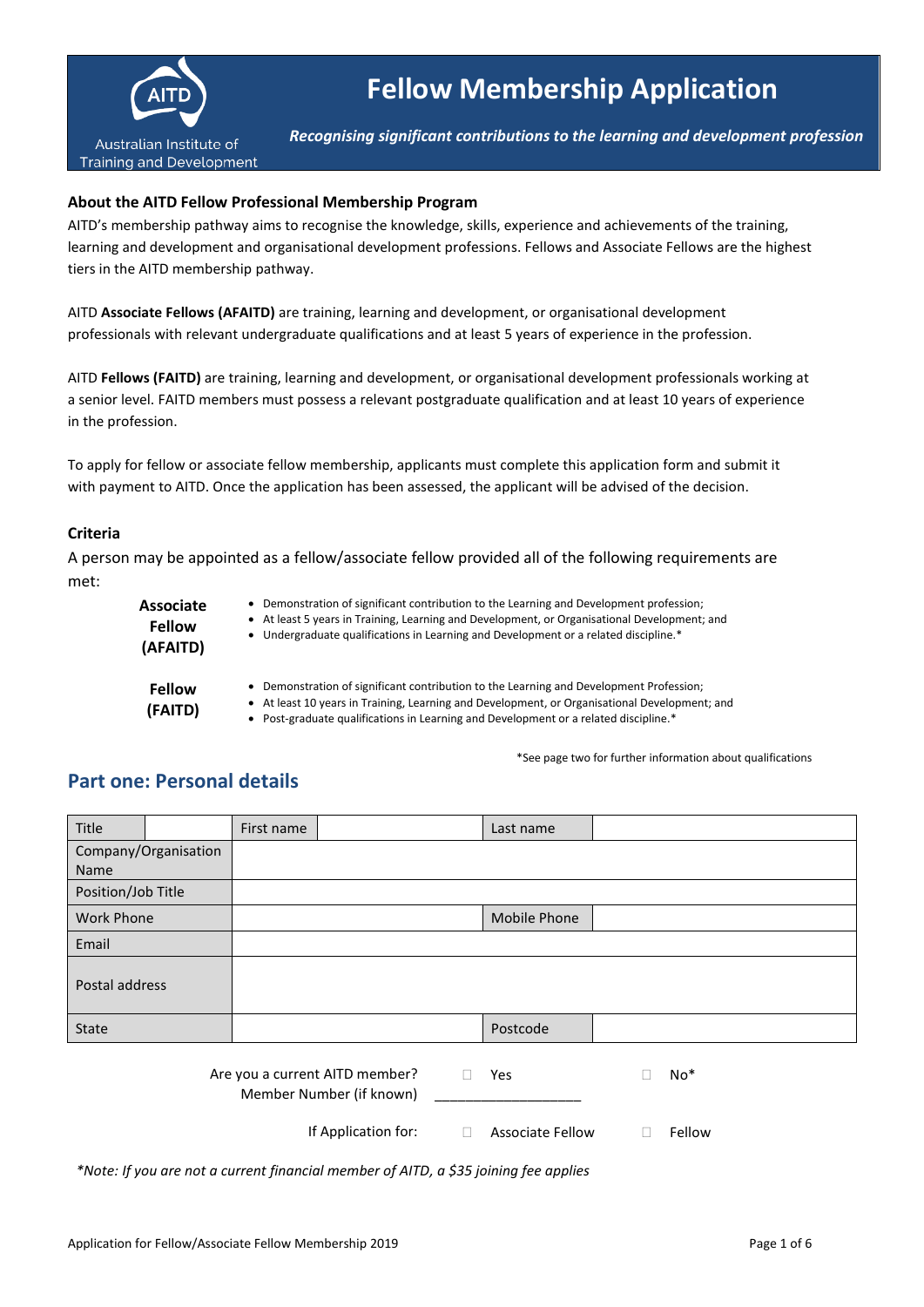# **Part two: Resume and Qualifications**

#### **Resume**

Please **attach a current resume** which documents your career in learning and development.

#### **Qualifications**

Please describe your qualifications below and **attach copies of your qualifications**.

- **EXEDENTIFY Associate Fellows** must have recognised undergraduate qualifications in Learning and Development or a related discipline. The minimum requirement would be a degree (AQF Level 7).
- **Eellows** must have recognised postgraduate qualifications in Learning and Development or a related discipline. The minimum requirement would be *either*:
	- o A postgraduate qualification (AQF Level 9/10) in a related discipline, *or*
	- o An undergraduate degree (AQF Level 7) in a related discipline **and** a postgraduate qualification (AQF Level 8) in a related discipline.

Related disciplines are broad and include the following:

- Vocational Education and Training;
- **■** Human Resources:
- Organisational Development;
- Talent Development;
- eLearning:
- Education;
- Adult Education; and
- Other emerging qualifications in related disciplines where a link to learning and development is evident.

What is the length of your career in Learning and Development?

**Years** 

| Qualification<br>(e.g. Masters of Adult Education) | <b>Issuing Institution</b><br>(e.g. University of Technology, Sydney) | <b>Year completed</b><br>(e.g. 2005) |
|----------------------------------------------------|-----------------------------------------------------------------------|--------------------------------------|
|                                                    |                                                                       |                                      |
|                                                    |                                                                       |                                      |
|                                                    |                                                                       |                                      |
|                                                    |                                                                       |                                      |

*Add rows as necessary*

Where a qualification is not easily identifiable as learning and development or a related discipline, the applicant will need to demonstrate how the qualification meets the requirements. The minimum expectation to demonstrate equivalency would be a sub-major in learning and development or a related discipline.

| Qualification                            | Details of relevant units/courses undertaken | Year completed |
|------------------------------------------|----------------------------------------------|----------------|
| (e.g. Master of Business Administration) | (e.g. organisational development)            | (e.g. 2005)    |
|                                          |                                              |                |
|                                          |                                              |                |
|                                          |                                              |                |
|                                          |                                              |                |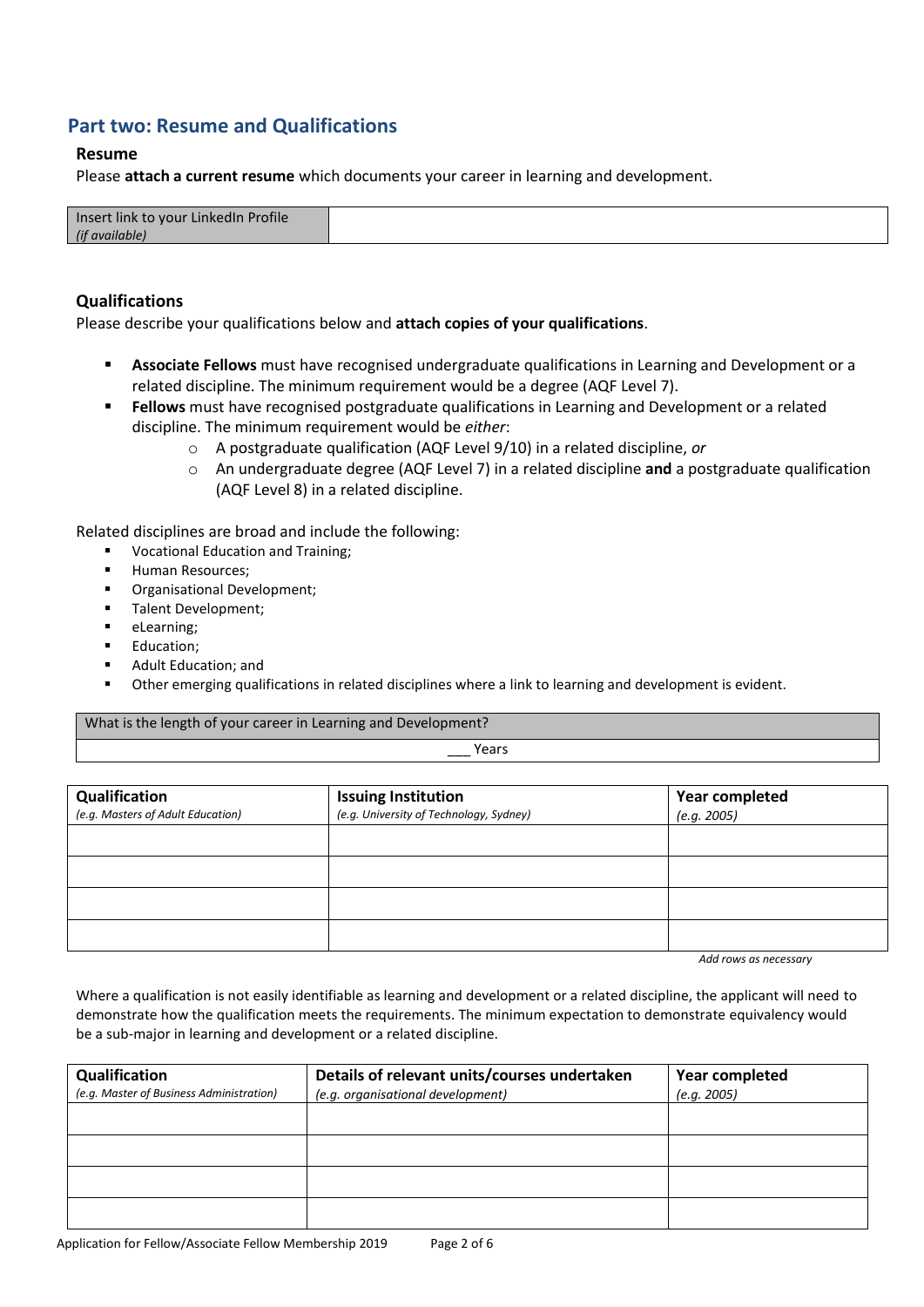## **Part three: Response to Criteria**

In describing your contributions, AITD is seeking information about how you have contributed to the profession broadly, above and beyond your employed role. Evidence can include, but is not limited to, committee/board work, written work (papers, articles, blogs), presentations (conference/webinar/event), awards or commendations, advocacy/representation for L&D within industry/professional/national/international bodies, contribution to the professional development of other L&D professionals, application of L&D skills in community organisations, mentoring, and other activities.

**Briefly describe your career in Training, Learning and Development, and/or Organisational Development (Max 500 words)**

**What do you believe are your major professional achievements to date? (Max 500 words)**

**How have you contributed to the learning of individuals and organisations? (Max 500 words)**

**Please attach any additional information to support your application**

For example:

- Awards/Commendations
- $\Box$  Presentations
- □ Written work (e.g blogs, social media, articles, books)
- □ Information about Board/Committee work or other service
- $\Box$  Information about voluntary work or other service
- $\Box$  Testimonials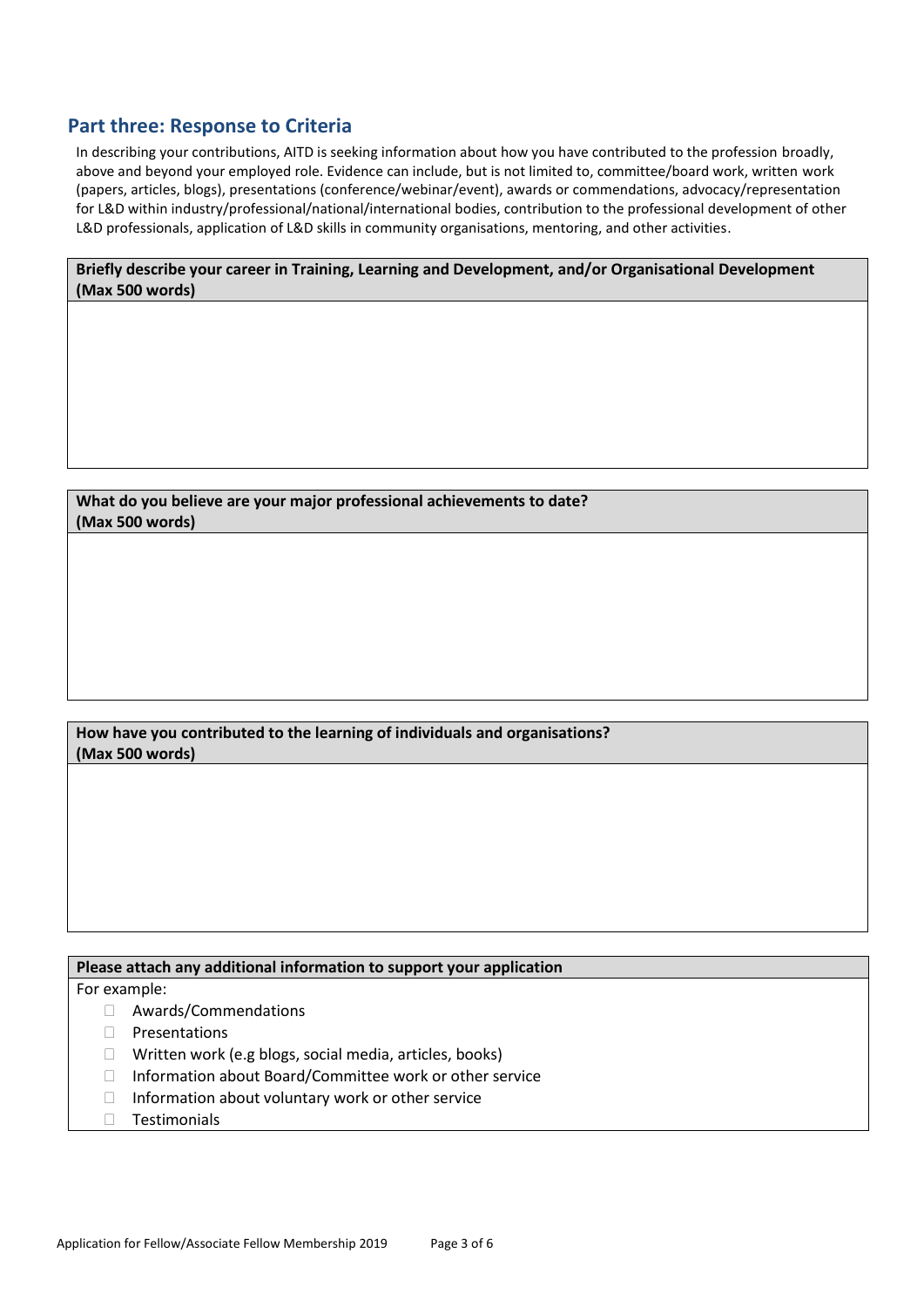Part four: Two references are required for all applications. The forms for your referees to complete are at the end of this application form.

## **Part five: Declaration**

I declare that the information provided in the *AITD Fellow Application Form* and related attachments is true, accurate and complete to the best of my knowledge.

I understand that all AITD members are bound by the AITD Constitution and By-Laws and that submission of this application form and annual membership fee constitutes my acceptance of the terms and conditions of membership of AITD.\*

\*Full terms and conditions of membership are available a[t www.aitd.com.au](http://www.aitd.com.au/)

| Ten terms and conditions of international are available at www.arta.com.ag |  |  |  |
|----------------------------------------------------------------------------|--|--|--|
| Name                                                                       |  |  |  |
| Signature                                                                  |  |  |  |
| Date                                                                       |  |  |  |

## **What happens now?**

1. Please send your completed application to AITD: **Email**: membership@aitd.com.au **Fax**: 02 9211 8784 **Post**: AITD Suite 111, 410 Elizabeth St,

SURRY HILLS, NSW 2010

- 2. AITD will send you a confirmation of receipt of application.
- 3. Your application will be assessed to determine whether the criteria have been met.
- 4. You will receive notification in writing of the outcome of your application.
	- a. If successful:
		- i. You will be provided with the AITD Fellow or AITD Associate Fellow member logo.
		- ii. You will be provided with a Certificate specifying your member status.
		- iii. You will also be permitted to use the relevant post-nominals (FAITD or AFAITD).
		- iv. You will also be invited to provide a brief biographical statement and photograph for publication in AITD's Training and Development magazine and website.
		- v. You will be advised of any special Fellow/Associate Fellow events or activities that occur throughout the year.
	- b. If unsuccessful, you will be provided with feedback about your application.

#### **Privacy Statement**

Any personal data collected from members is used and stored in accordance with AITD's privacy policy. This ensures that private information is kept confidential at all times and only used to deliver services to members (such as the provision of the magazine and details of professional development activities) and to provide information about industry products and services. Please advise our Membership Coordinator if you do not wish to receive information.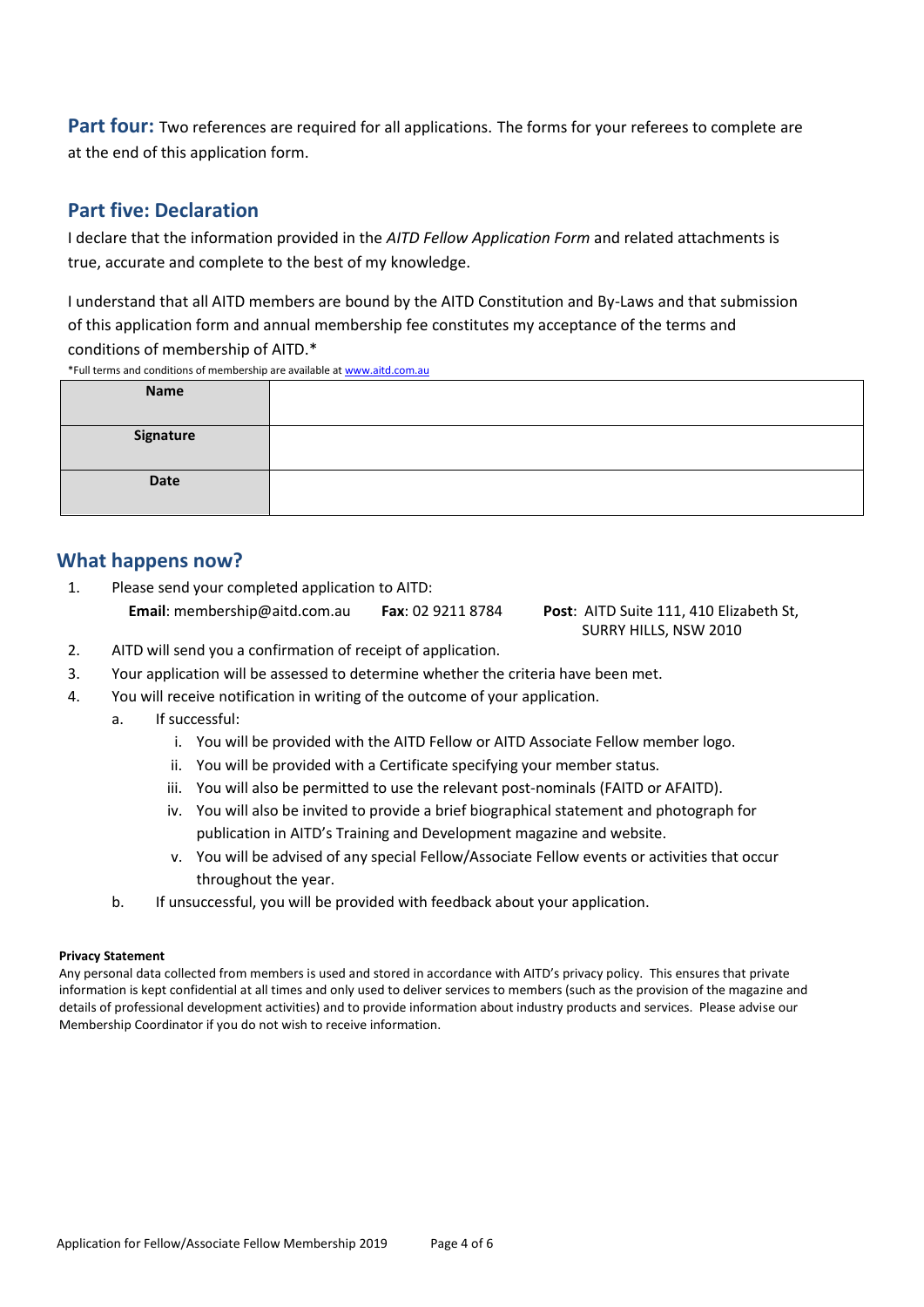# **Reference #1**

#### Reference details:

| Title              |                      | First name | Last name |  |
|--------------------|----------------------|------------|-----------|--|
|                    | Company/Organisation |            |           |  |
| Name               |                      |            |           |  |
| Position/Job Title |                      |            |           |  |
| Email              |                      |            |           |  |
| Phone              |                      |            |           |  |

| <b>Reference Questions</b>                                                                                                                                                                                                                                          |
|---------------------------------------------------------------------------------------------------------------------------------------------------------------------------------------------------------------------------------------------------------------------|
| $Q1$ – How do you know the applicant? (capacity/timeframe)                                                                                                                                                                                                          |
|                                                                                                                                                                                                                                                                     |
| Q2 – How has the applicant contributed to the Learning and Development profession?                                                                                                                                                                                  |
|                                                                                                                                                                                                                                                                     |
|                                                                                                                                                                                                                                                                     |
| Q3 – What do you believe are the applicant's most significant professional achievements?                                                                                                                                                                            |
|                                                                                                                                                                                                                                                                     |
|                                                                                                                                                                                                                                                                     |
| Q4 – Fellows and Associate Fellows are the highest tiers in the AITD membership pathway, reserved for individuals who<br>are at the top of the learning and development profession. Would you have any reservation in recommending the<br>applicant for fellowship? |
|                                                                                                                                                                                                                                                                     |
|                                                                                                                                                                                                                                                                     |
|                                                                                                                                                                                                                                                                     |

## I support and recommend the above mentioned applicant for Associate Fellow/Fellow membership of AITD.

| Name      |  |
|-----------|--|
| Signature |  |
| Date      |  |